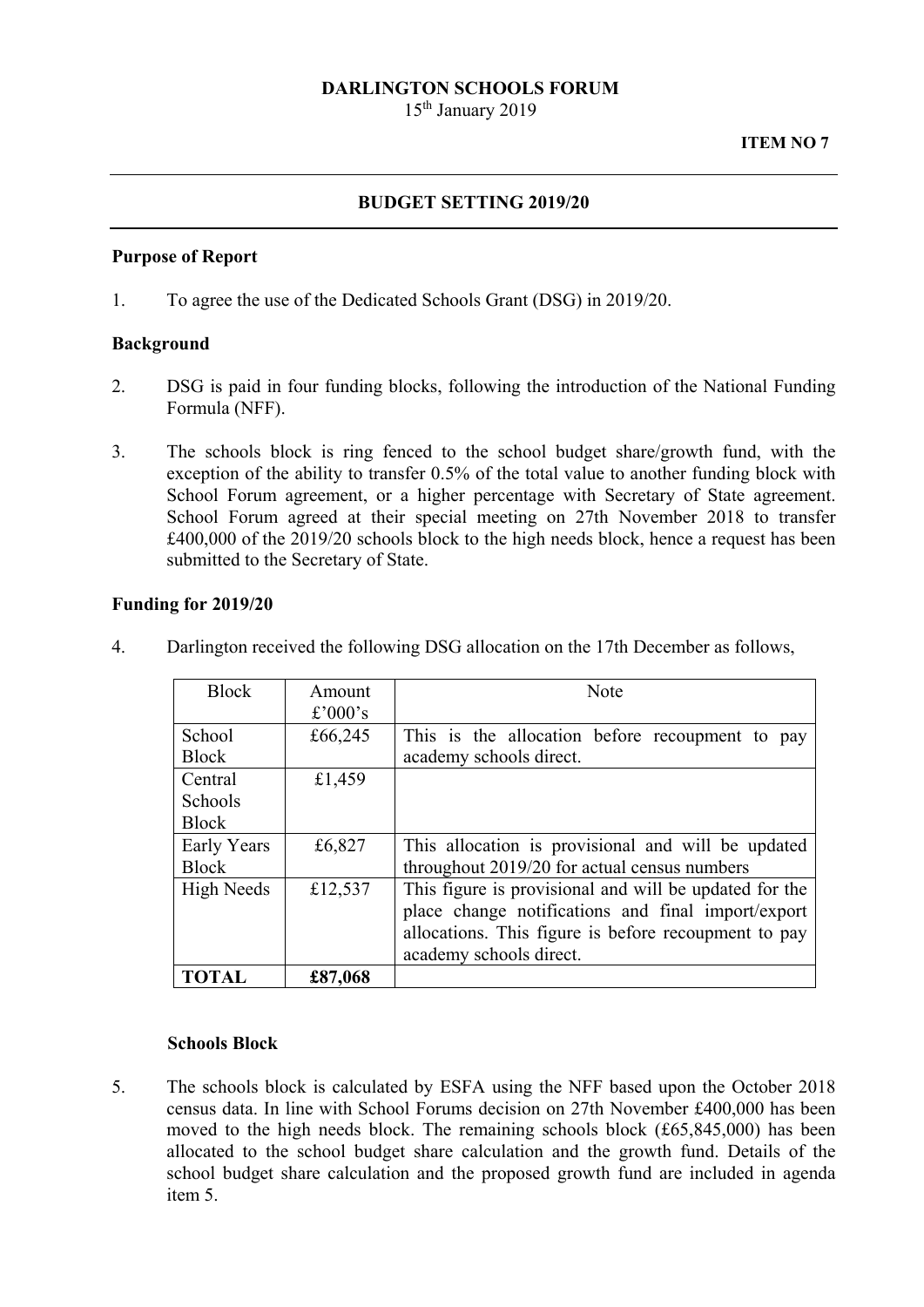# **Early Years Block**

6. The early years block has been allocated to early year's provision as per agenda item 6.

## **Central School Block**

- 7. The central schools block allocation is split into two areas by ESFA. The first element is the amount of central funding that is allocated to Darlington through the per pupil funding formula. The second element is the "historic commitments", which was added to the central schools block by ESFA in recognition of the commitments to services procured centrally. As Forum will be aware ESFA have noted that the historic commitments budget will decrease from 2020/21.
- 8. For 2019/20 the central schools block allocation is made up of £487,000 formula based and £972,000 historic commitments a total of £1,459,000. This is an increase of £5,000 in the formula based element.
- 9. As Forum members will recall from last year there is a requirement to consult with School Forum on the proposed use of the central schools block. Attached at appendix 1 are the proposed budgets allocated under the central schools block for 2019/20.
- 10. The areas of expenditure proposed to be funded under the formula based element of the central school block are the same in 2019/20 as in 2018/19. The amounts of budget allocated to the expenditure type are at the same value as in 2018/19 with the exception of the admissions team and copyright licenses.
- award. The copyright license fee is top sliced by ESFA from the DSG allocation and 11. The increase in cost of the admissions team  $(f1, 925)$  is as a result of the annual pay increases in line with the cost of contracts held centrally by ESFA. ESFA have notified that the copyright fee charged to Darlington will increased by £3,260 for 2019/20. After taking account of the two increases, £2,968 is left remaining within the central block, it is proposed that this unallocated amount is moved to the high needs budget, to contribute towards pressures in 2019/20.
- 12. In line with the rules concerning the use of historic commitments, no new areas of expenditure can be made, therefore all the expenditure is in line with previous years. The actual budgets allocated however are approximately £50,000 less than the allocation. As ESFA has noted that the historic commitments budget will decrease from 2020/21, this saving is expected to be available for one year only, it is proposed that this unallocated budget will be moved to the high needs budget to contribute towards pressures in 2019/20.

### **High Needs Block**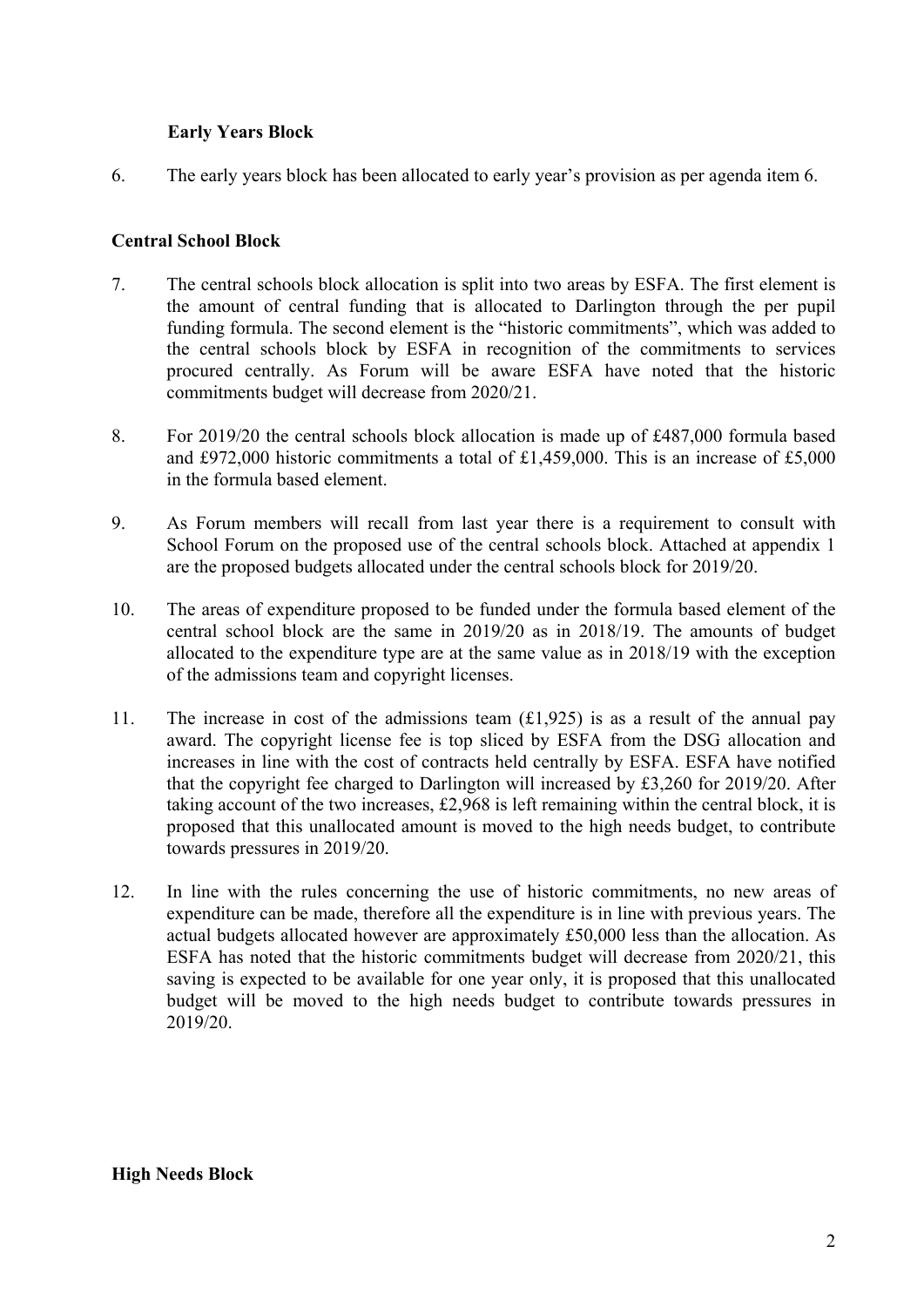- 13. The high needs block is calculated by ESFA on a formula basis. The allocation received is provisional as adjustments will be made in year for export/import places between authorities. The indicative allocation for 2019/20 is £12,537,000 (before recoupment) which is an increase of £517,000 on the revised 2018/19 allocation (before the additional funding announced  $17<sup>th</sup>$  December 2018).
- 14. This increase in funding is made up of two elements. Firstly as Forum members will be aware the Government announced additional high needs funding nationally on  $17<sup>th</sup>$ December. This announcement increased Darlington high needs block by £233,839 in 2018/19 and by £233,839 in 2019/20. No increases were announced for future years.
- 15. Secondly, ESFA has added the place funding for special free schools into Local Authority high needs blocks DSG allocations with effect from April 2019. Previously this funding did not appear in the high needs block as ESFA paid this funding to the schools direct. Although this increases the high needs block allocation, this funding is recouped by ESFA to pay special free schools and hence means that there is no real effect to the high needs block from this change in 2019/20.
- 16. As the special free school in Darlington has 42 funded places (per the DSG allocation) the high needs block should have increased by £420,000. At the time of writing a full breakdown of the high needs block has not been received, therefore it is not possible to confirm that all of this funding has been added to the block. ESFA have however, confirmed to the Local Authority that the funding has been added, with the exception of the £6,000 per place that will be allocated through the import/export adjustment during the year. It is estimated that Darlington will receive an additional £156,000 into the high needs block to take account of shortfall.
- 17. The overall change to the high needs block is shown in the table below. This shows that the block is estimated to increase by £253,000 from 2018/19, of which £234,000 is the additional funding announced. The remaining £19,000 is a change in formula due to changes within the numbers of children attracting funding.

|                                        | £'000's |
|----------------------------------------|---------|
| 2019/20 Indicative Allocation          | 12,537  |
| Less Special Free School Place funding | 420     |
|                                        | 12,117  |
| Expected additional funding through    | 156     |
| export/import adjustment               |         |
| 2019/20 Revised Total                  | 12,273  |
| 2018/19 Revised Allocation             | 12,020  |
| <b>Additional Funding</b>              | 253     |
| Made up from                           |         |
| <b>Additional Government Funding</b>   | 234     |
| Formula changes                        | 19      |
| <b>Total</b>                           | 253     |

18. Attached at appendix 2 is a draft budget requirement for high needs for 2019/20. The budgets included within the table are indicative budgets based on spend in the current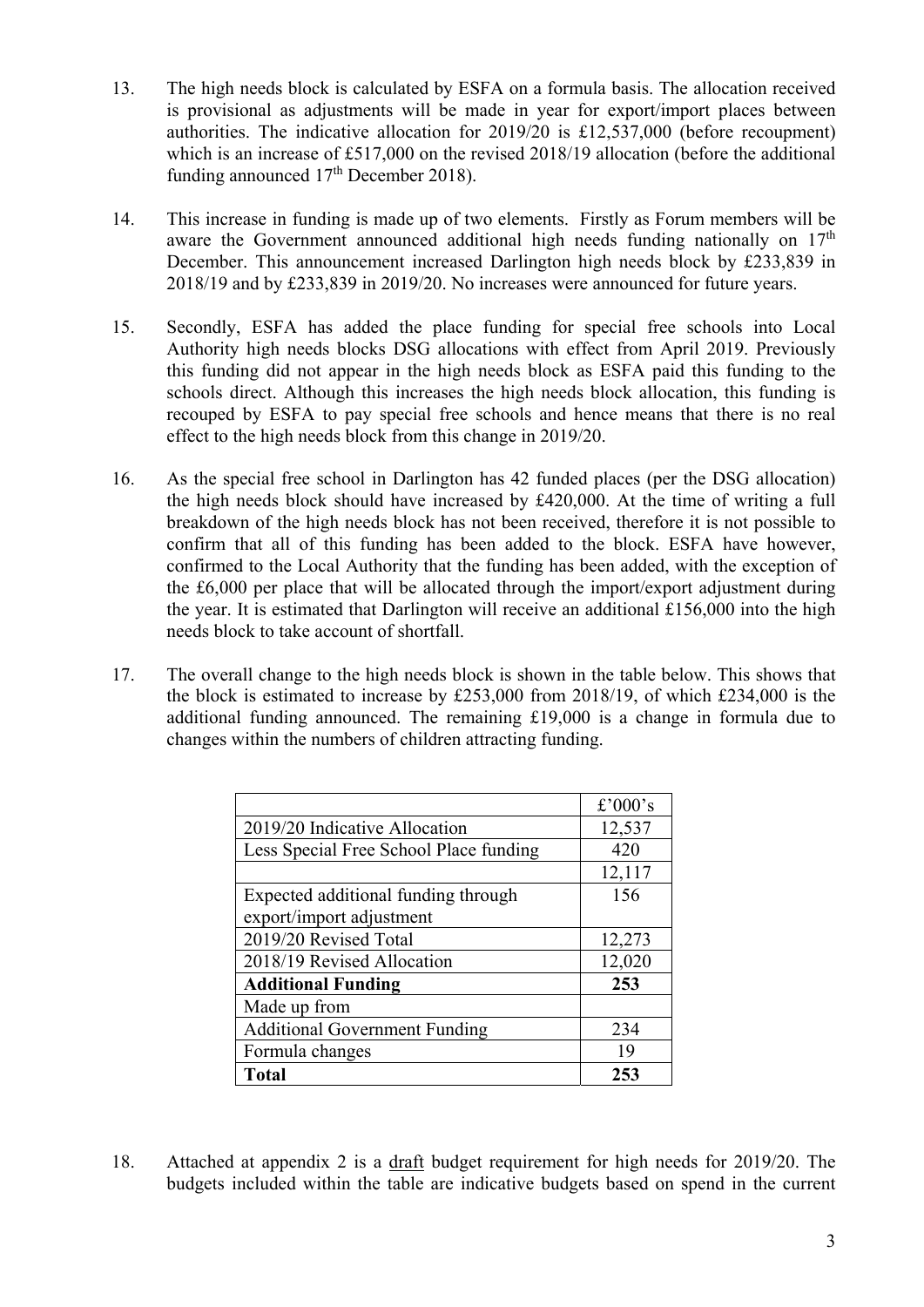financial year, updated for pupil information for 2019/20. As Forum members are aware there are significant pressures against the high needs budget allocation due to the demand for high needs support and services, therefore the Local Authority is reviewing all expenditure against the high needs block in order to bring the budget back into line as required by ESFA.

- 19. The budgets are therefore subject to change dependent on decisions made regarding the provision of SEND and high needs in Darlington during 2019/20. As Forum members will recall the Local Authority undertook a full public consultation on its SEND strategy and is due to report the outcomes to Cabinet in February. This will inform the future delivery of high needs in Darlington and hence will enable a full updated budget plan to be put together.
- 20. As Forum members will be aware ESFA consulted upon the arrangements for how DSG deficits are to be addressed and reported upon. Although the results of this consultation have not been received, it is expected that Darlington will have a budget deficit over the threshold allowable and hence will have to submit a detailed plan to ESFA by the end of June 2019 on how this deficit will be recovered. This plan will be shared with Forum before submission.
- 21. At the October 2018 meeting, Forum were notified of some high level savings in high needs budgets to be introduced during the 2019/20 financial year. These savings will come in to effect during 2019/20 and hence have been included within the draft budget shown at appendix 2. The proposed savings included are the ending of the Behaviour & Attendance funding and the LAPP's budgets (though some of the saving will be placed into a new budget line to support the Vulnerable Pupil Panel), a reduction in the budget for out of area placements and a reduction in the mainstream top up budgets for the introduction of the ranges.
- 22. All other budgets in appendix 2 are based on current high needs arrangements, though as stated above are subject to change following the high needs/SEND changes.
- 23. As can be seen from appendix 2 even with the savings already identified, the additional money received in the high needs block, the movement of funds from the schools block and the movement of funds from the central schools block the high needs budget still only just about breaks even in 2019/20 (with a slight deficit at this point).
- 24. The budget is subject to change through the year due to further savings, however due to ongoing demand pressures and the implementation time for changes to take effect it is clear that the high needs budget will remain under significant pressure during 2019/20. In addition to this, the estimated £3million accumulated deficit brought forward from 2018/19 will need to be recovered, hence there remains a massive amount of work to do to bring high needs spend back into budget.
- 25. School Forum will be presented with further information regarding high needs at all meetings throughout the year.

# **Recommendations**

26. That Forum notes the budget allocations for 2019/20 from ESFA.